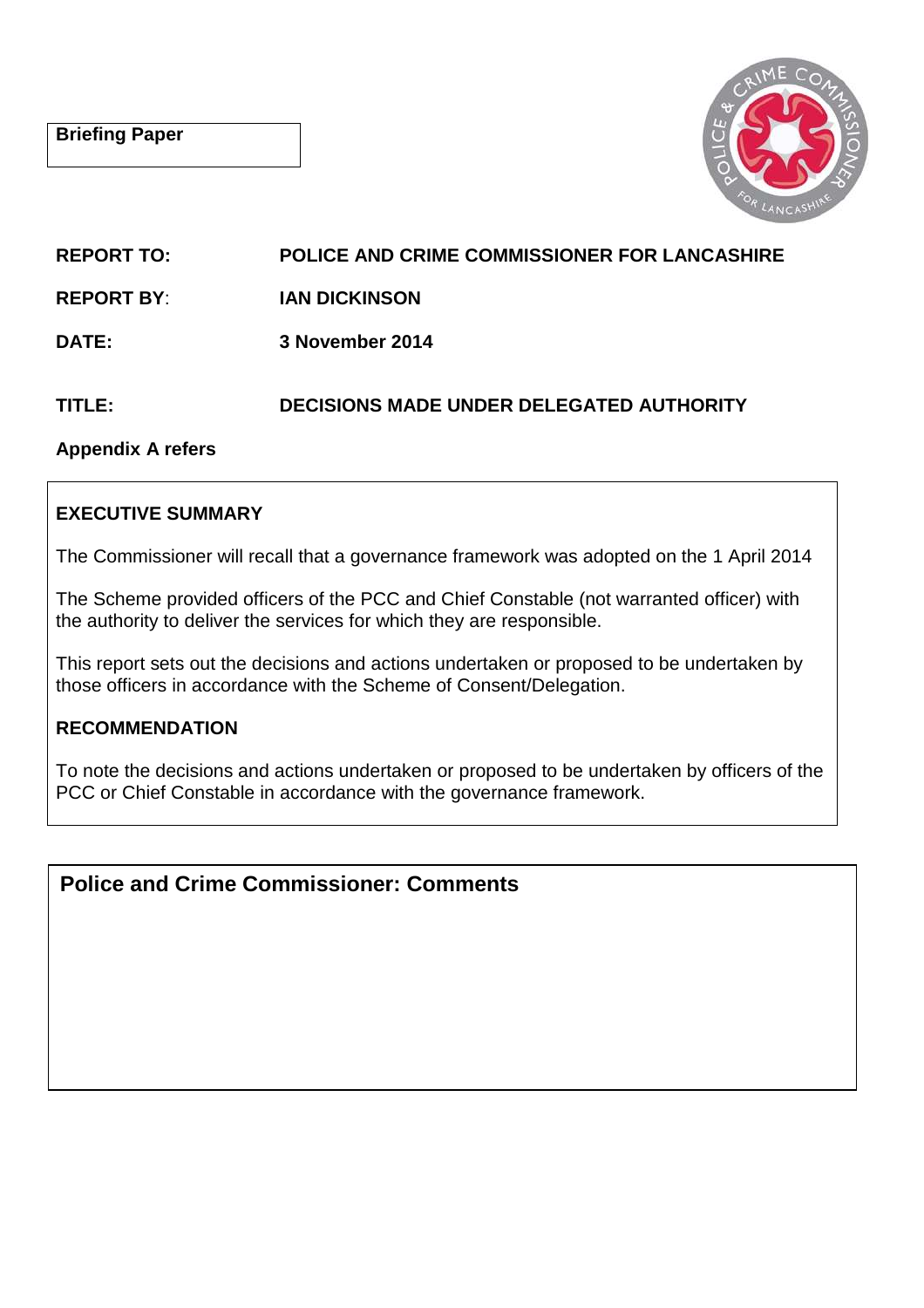## **DECLARATIONS OF INTEREST**

The PCC is asked to consider any personal / prejudicial interests he may have to disclose in relation to the matter under consideration in accordance with the law, the Nolan Principles and the Code of Conduct.

## **STATEMENT OF COMPLIANCE**

The recommendations are made further to legal advice from the Monitoring Officer and the Section 151 Officer has confirmed that they do not incur unlawful expenditure. They are also compliant with equality legislation.

| Signed:                              | Signed:                       |
|--------------------------------------|-------------------------------|
| <b>Police and Crime Commissioner</b> | <b>Chief Officer:</b>         |
| Date:                                | Date:                         |
|                                      |                               |
|                                      |                               |
| Signed:                              | Signed:                       |
| <b>Chief Constable</b>               | <b>Chief Finance Officer:</b> |
| Date:                                | Date:                         |
|                                      |                               |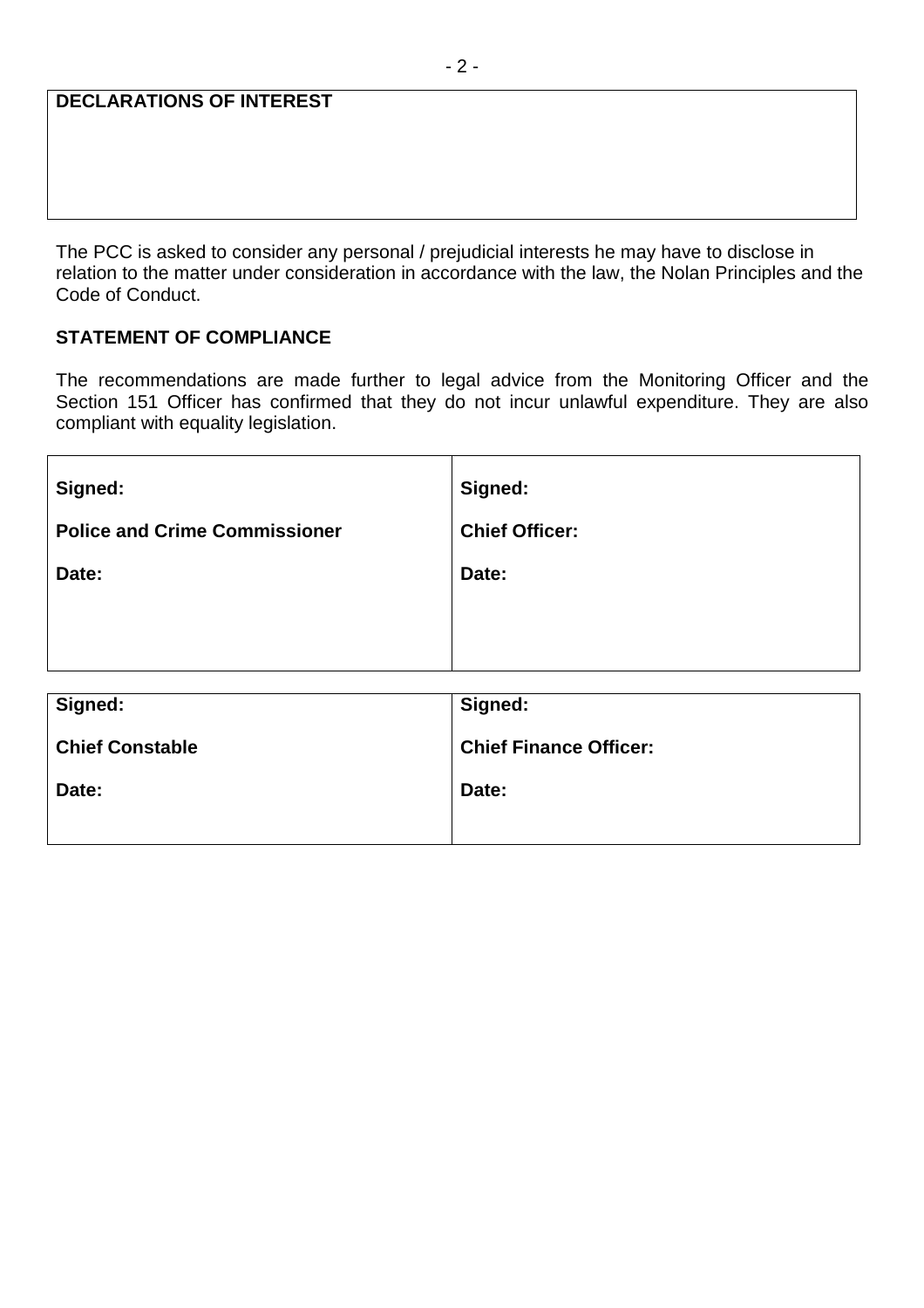# **DECISIONS MADE UNDER DELEGATED AUTHORITY**

# **Video Witness Support Contract for the period of 1st November 2014 to 31st October 2015**

The Chief Finance Officer of the Chief Constable, under the provisions of the scheme of Consent has agreed to enter into a contract with Capita Secure Information Systems utilising the Managed IT Services Framework via Crown Commercial Service for the provision of Video Witness support for the period 1<sup>st</sup> November 2014 to 31<sup>st</sup> October 2015.

## **Debt Write Off**

The Chief Finance Officer of the Chief Constable, under Section 6.4.8 of the Scheme of Consent has approved the write off of a debt to the value of £4,040.

## **Approval of sort list for the Provision of Printing Services to Lancashire Constabulary**

The Chief Finance Officer of the Chief Constable, under Section 6.5.1 of the Scheme of Consent and Section 12.1 of Standing Orders relating to Contracts has approved the shortlist of suppliers to be invited to tender for the provision of printing services to Lancashire Constabulary.

### **Acceptance of quotation for a support contract for the Fleet Management Software System (TRANMAN) for the period of 1st November 2014 to 31st October 2017 renewable on an annual basis**

The Chief Finance Officer of the Chief Constable, in accordance with the provisions of the Scheme of Consent has accepted a quotation for a support contract for the Fleet Management Software System (TRANMAN) for the period 1st November 2014 to 31st October 2017, renewable on an annual basis.

#### **Retirement on the Grounds of Efficiency of the service**

The Chief Finance Officer of the Chief Constable, in accordance with the provisions of the Scheme of Consent has approved an applications for retirement on the grounds of efficiency of the service.

#### **Request for Redundancy**

The Chief Finance Officer of the Chief Constable, in accordance with the provisions of the Scheme of Consent has approved an application for redundancy.

#### **Consideration for the approval of Flexible Early Retirement**

The Chief Finance Officer of the Chief Constable, in accordance with the provisions of the Scheme of Consent has approved two applications for flexible early retirement.

#### **Provision of a social media management tool for the Constabulary, three year contract**

The Chief Finance Officer of the Chief Constable, under paragraph 7.4.1.2 of the Scheme of Consent has agreed to award SocialSignIn a three year contract to provide a social media management tool for the Constabulary.